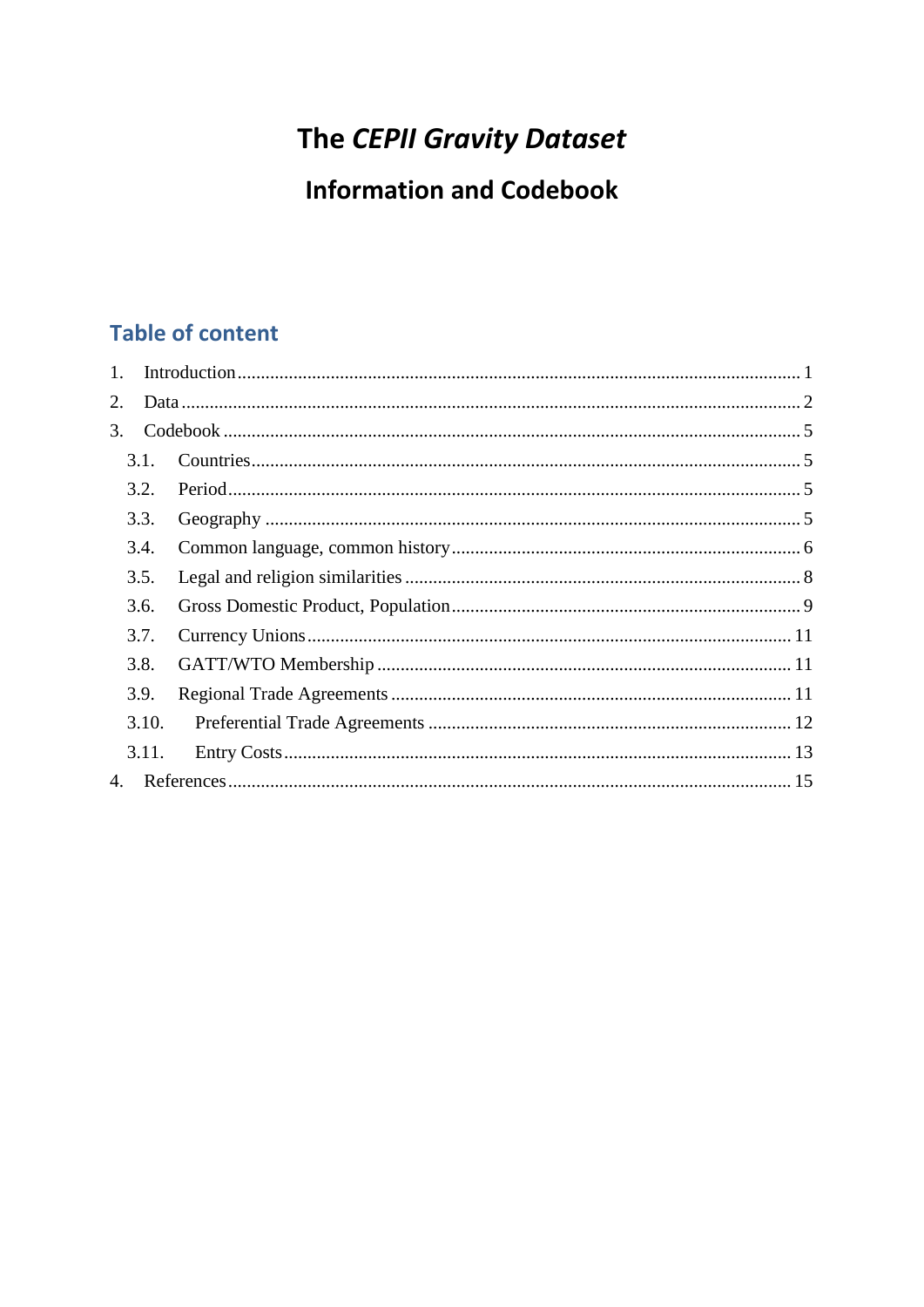# <span id="page-1-0"></span>**1. Introduction**

<u>.</u>

CEPII makes available a "square" gravity dataset for all world pairs of countries (224), for the period 1948 to 2015.

This dataset was originally generated by Keith Head, Thierry Mayer and John Ries<sup>1</sup> for the period 1984-2006. Most variables are described in the data appendix of the paper which you should turn to for details and reference when using this data.

The main variables relating to trade costs come from the CEPII distance datasets to which we added new covariates, and that we arranged in a way such that it can be easily merged with any matrix of bilateral flow (usually trade, but many gravity applications use FDI, migrations, or other types of bilateral flows) using standard ISO codes for countries and for any year between 1948 and 2015 (the original paper and dataset stopped in 2006, the current version has been updated by the successive efforts of Julia Jauer, Jules Hugot, and Eve Sihra).

We also provide for replication purposes of Head et al. (2010) quoted above a lighter dataset, including trade flows (cleaned and treated as described in the data appendix) but restricted to observations where those trade flows are non-missing.

Both datasets are available in Stata13 format. Questions should be sent to [thierry.mayer@sciencespo.fr](mailto:thierry.mayer@sciencespo.fr) .

<sup>&</sup>lt;sup>1</sup> Head, K., T. Mayer and J. Ries, 2010, "The erosion of colonial trade linkages after independence" Journal of International Economics, 81(1):1-14. (formerly CEPII discussion paper # 2008-27)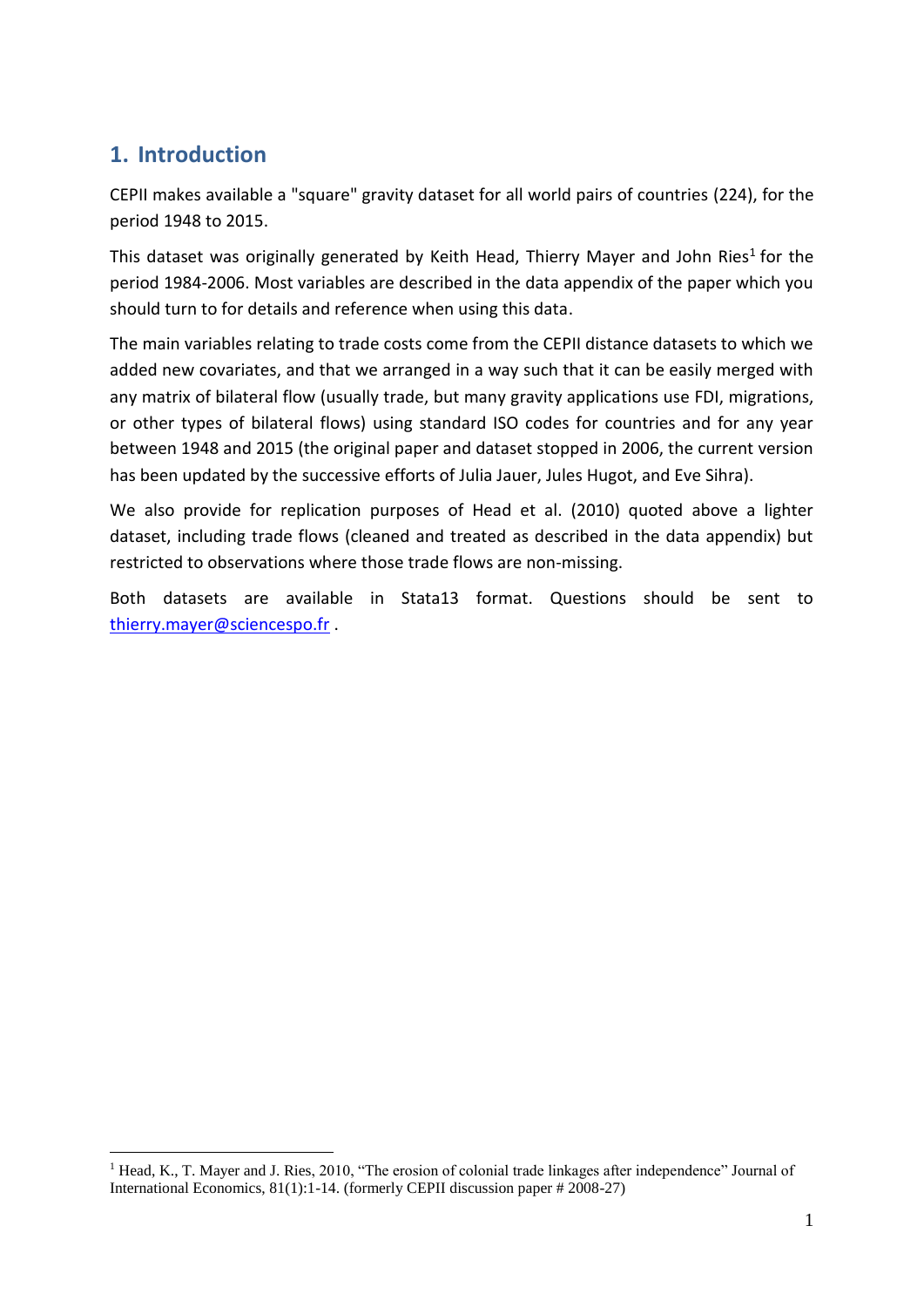# <span id="page-2-0"></span>**2. Data**

This dataset contains the following variables:

| variable name      | variable label                                                                  |
|--------------------|---------------------------------------------------------------------------------|
| iso <sub>3_o</sub> | <b>ISO3</b> alphanumeric                                                        |
| iso <sub>2_o</sub> | <b>ISO2</b> alphanumeric                                                        |
| iso <sub>3_d</sub> | <b>ISO3</b> alphanumeric                                                        |
| iso <sub>2_d</sub> | <b>ISO2</b> alphanumeric                                                        |
| year               |                                                                                 |
| contig             | 1 for contiguity                                                                |
| comlang_off        | 1 for common official or primary language                                       |
| comlang_ethno      | 1 if a language is spoken by at least 9% of the population in both<br>countries |
| comcol             | 1 for common colonizer post 1945                                                |
| col45              | 1 for pairs in colonial relationship post 1945                                  |
| distw              | weighted distance (pop-wt, km)                                                  |
| pop_o              | Population, total in mn                                                         |
| pop_d              | Population, total in mn                                                         |
| gdp_o              | GDP (current US\$)                                                              |
| gdp_d              | GDP (current US\$)                                                              |
| gdpcap_o           | GDP per cap (current in US\$)                                                   |
| gdpcap_d           | GDP per cap (current in US\$)                                                   |
| gdp_ppp_o          | GDP, PPP (current international \$)                                             |
| gdp_ppp_d          | GDP, PPP (current international \$)                                             |
| gdpcap_ppp_o       | GDP per cap, PPP (current international \$)                                     |
| gdpcap_ppp_d       | GDP per cap, PPP (current international \$)                                     |
| gdp_ppp_pwt_o      | GDP, current PPP (2011 US\$)                                                    |
| gdp_ppp_pwt_d      | GDP, current PPP (2011 US\$)                                                    |
| pop_pwt_o          | Population, total in mn (PWT)                                                   |
| pop_pwt_d          | Population, total in mn (PWT)                                                   |
| area_o             | Area in sq. kms                                                                 |
| area d             | Area in sq. kms                                                                 |
| tdiff              | nb of hours difference between ex and im                                        |
| heg_o              | 1 if origin is current or former hegemon of destination                         |
| heg_d              | 1 if destination is current or former hegemon of origin                         |
| conflict           | 1 if war                                                                        |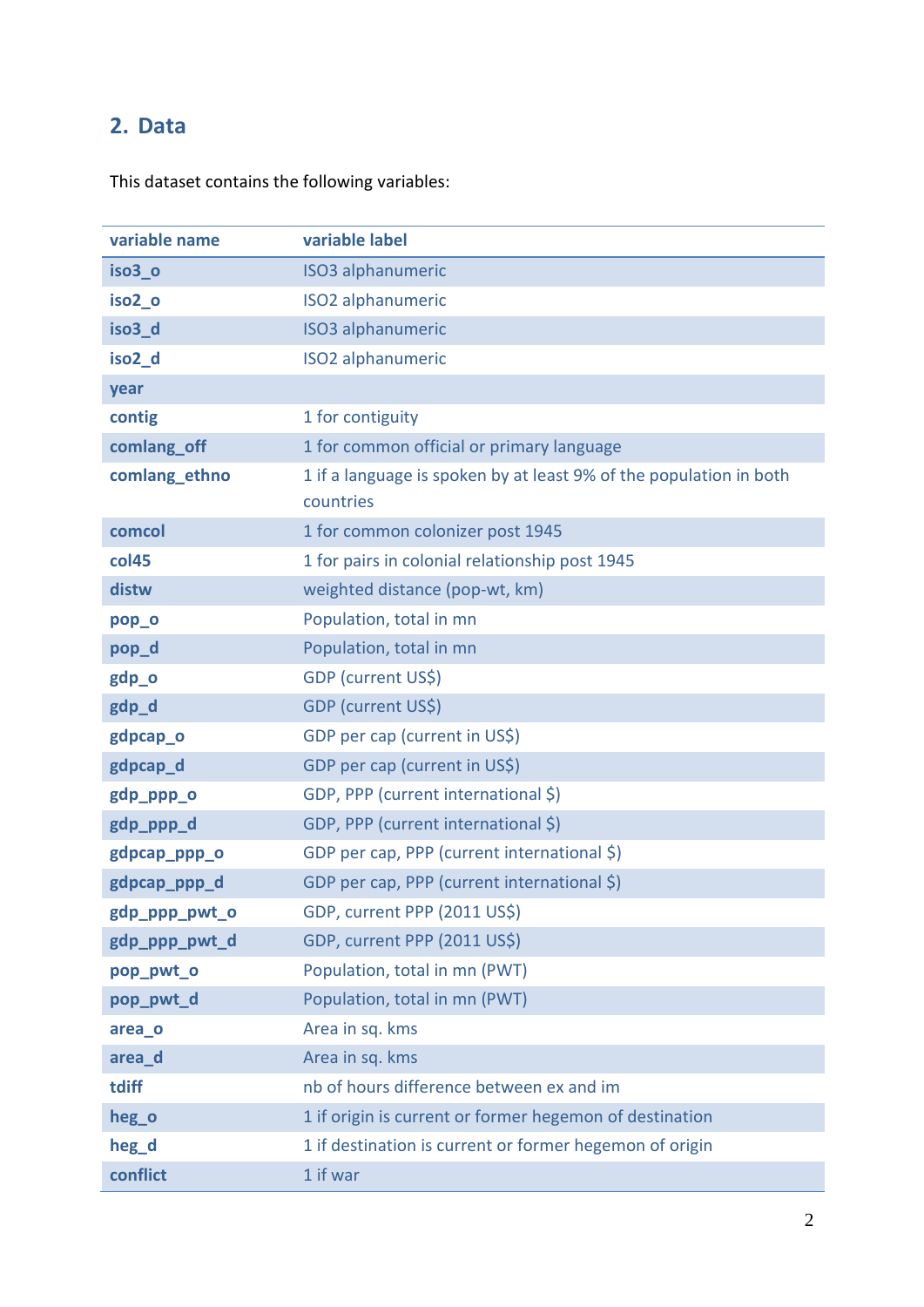| indepdate              | Independence date if colony $== 1$                              |
|------------------------|-----------------------------------------------------------------|
| colony                 | 1 for pair ever in colonial relationship                        |
| curcol                 | 1 for pair currently in colonial relationship                   |
| sibling                | 1 for pair ever in sibling relationship                         |
| cursib                 | 1 for pair currently in sibling relationship                    |
| empire                 | hegemon if cursib==1                                            |
| sever                  | severance year for pairs if sibling $== 1$                      |
| sib_conflict           | 1=Pair ever in sibling relationship and conflict                |
| comcur                 | 1 for common currency                                           |
| comrelig               | common religion                                                 |
| comleg_pretrans        | 1 if common legal origins before transition                     |
| comleg_posttrans       | 1 if common legal origins after transition                      |
| transition_legalchange | 1 if common legal origin changed since transition               |
| legold_o               | origin legal system before transition                           |
| legold_d               | destination legal system before transition                      |
| legnew_o               | origin legal system after transition                            |
| legnew_d               | destination legal system after transition                       |
| gatt_o                 | 1 if origin is GATT/WTO member                                  |
| gatt_d                 | 1 if destination is GATT/WTO member                             |
| pta_bb                 | 1=Non-reciprocal PTA ; 2=PTA (Source: Baier & Bergstrand, 2009) |
| fta_wto                | 1=RTA (Source: WTO, 2015)                                       |
| fta_bb                 | 1=FTA; 2=Cust. Union; 3=Common Market; 4=Economic union         |
|                        | (Source: Baier & Bergstrand, 2009)                              |
| fta hmr                | 1=FTA (Source: Head, Mayer and Ries, 2010)                      |
| acp_to_eu              | 1 for ACP to EU                                                 |
| eu_to_acp              | 1 for EU to ACP                                                 |
| gsp_o_d                | 1 if origin is donator                                          |
| gsp_d_d                | 1 if destination is donator                                     |
| flaggsp_o_d            | report of changes in Rose data                                  |
| flaggsp_d_d            | report of changes in Rose data                                  |
| entry_cost_o           | Cost of business start-up procedures (% of GNI per capita)      |
| entry_cost_d           | Cost of business start-up procedures (% of GNI per capita)      |
| entry_proc_o           | Start-up procedures to register a business (number)             |
| entry_proc_d           | Start-up procedures to register a business (number)             |
| entry_time_o           | Time required to start a business(days)                         |
| entry_time_d           | Time required to start a business (days)                        |
| entry_tp_o             | Days+Procs to start a business                                  |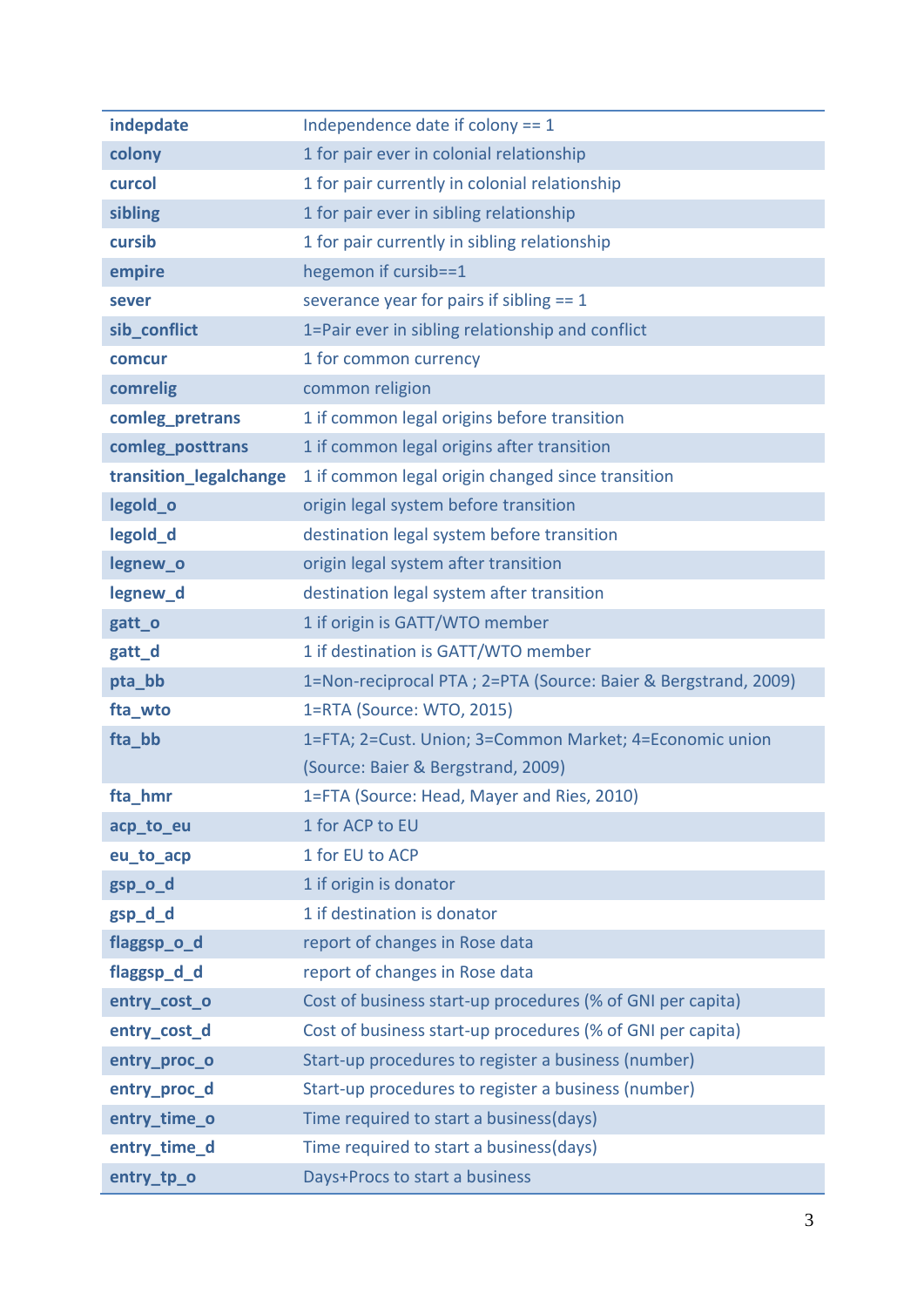| entry_tp_d | Days+Procs to start a business |
|------------|--------------------------------|
| eu_o       | 1=Origin is a EU member        |
| eu_d       | 1=Destination is a EU member   |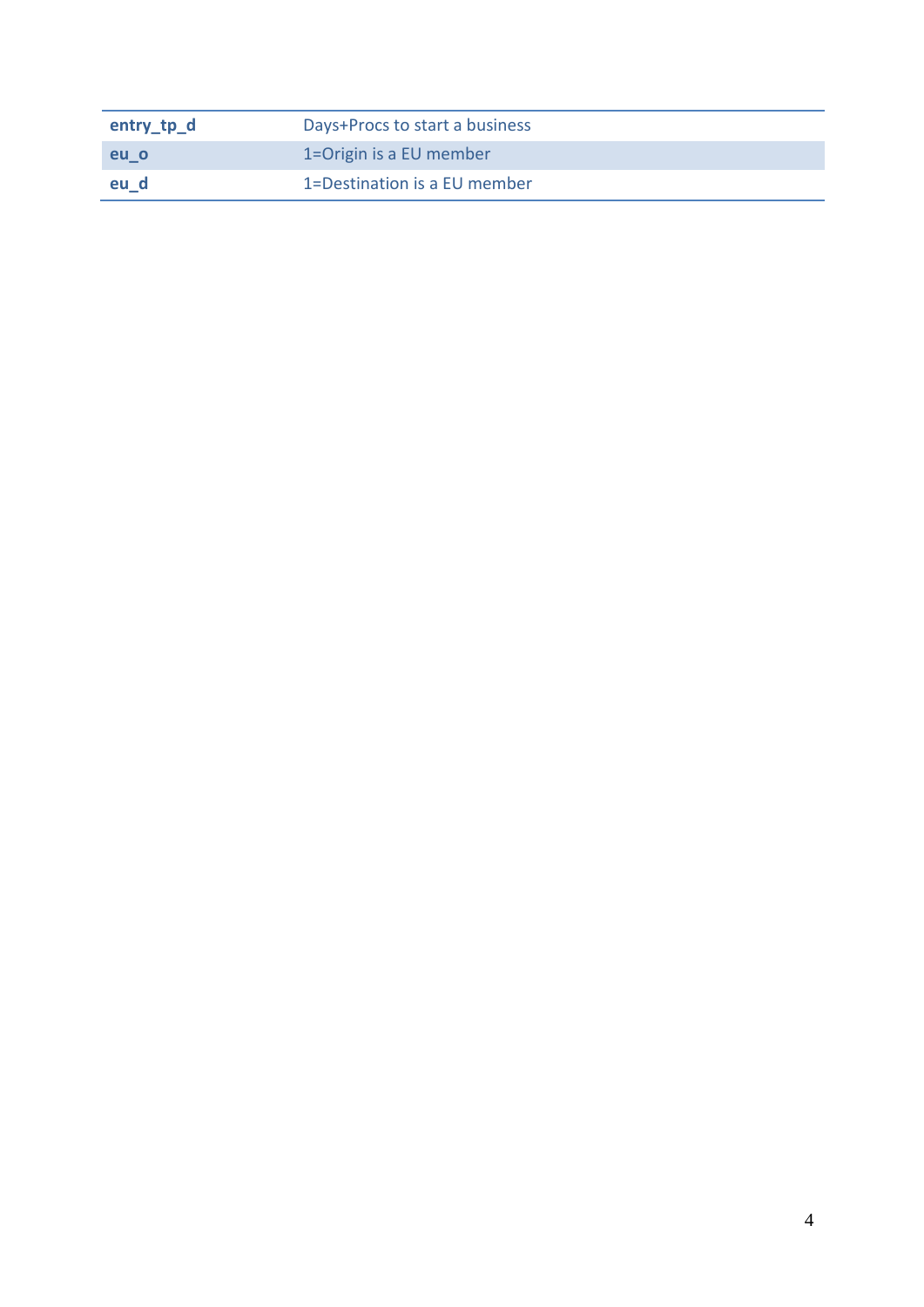# <span id="page-5-0"></span>**3. Codebook**

# <span id="page-5-1"></span>**3.1. Countries**

# **iso3\_o**

Standard ISO code for exporting country (three letters).

#### **iso3\_d**

Standard ISO code for importing country (three letters).

# **iso2\_o**

Standard ISO code for exporting country (two letters).

#### **iso2\_d**

Standard ISO code for importing country (two letters).

# <span id="page-5-2"></span>**3.2. Period**

#### **year**

Numeric, from 1948 to 2015. The dataset is a complete dyad\*year matrix.

# <span id="page-5-3"></span>**3.3. Geography**

**area\_o**

Area of origin in square kilometers

Source: CEPII Distance Dataset

#### **area\_d**

Area of destination in square kilometers.

Source: CEPII Distance Dataset

# **distw**

Weighted bilateral distance between origin and destination in kilometer (population weighted).

Source: CEPII Distance Dataset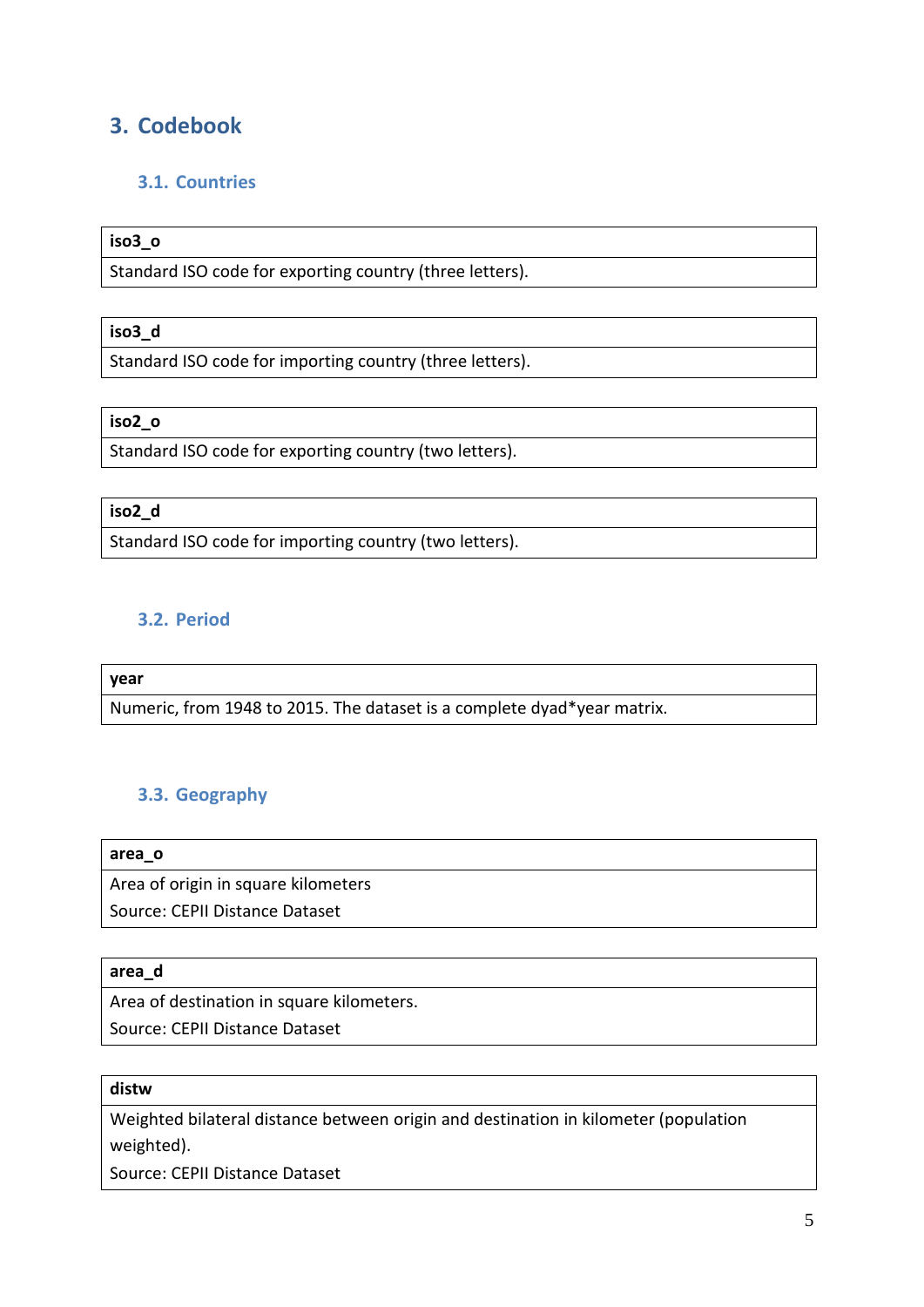#### **tdiff**

Time difference between origin and destination, in number of hours. For countries which stretch over more than one time zone, the respective time zone is generated via the mean of all its time zones (for instance: Russia, Canada, USA)

# <span id="page-6-0"></span>**3.4. Common language, common history**

#### **colony**

Dummy for origin and destination ever in colonial relationship. Source: Head et al. (2010)

#### **col45**

Dummy for origin and destination in colonial relationship post 1945. Source: Head et al. (2010)

#### **col\_to**

Dummy for origin and destination in colonial relationship post 1945. Source: Head et al. (2010)

#### **col\_fr**

Dummy for origin and destination in colonial relationship post 1945. Source: Head et al. (2010)

#### **comcol**

Dummy for common colonizer of origin and destination post 1945.

Source: Head et al. (2010)

# **comlang\_off**

Dummy for common official or primary language.

Source: Head et al. (2010)

#### **comlang\_ethno**

Dummy for language spoken by at least 9% of the population in both countries. Source: Head et al. (2010)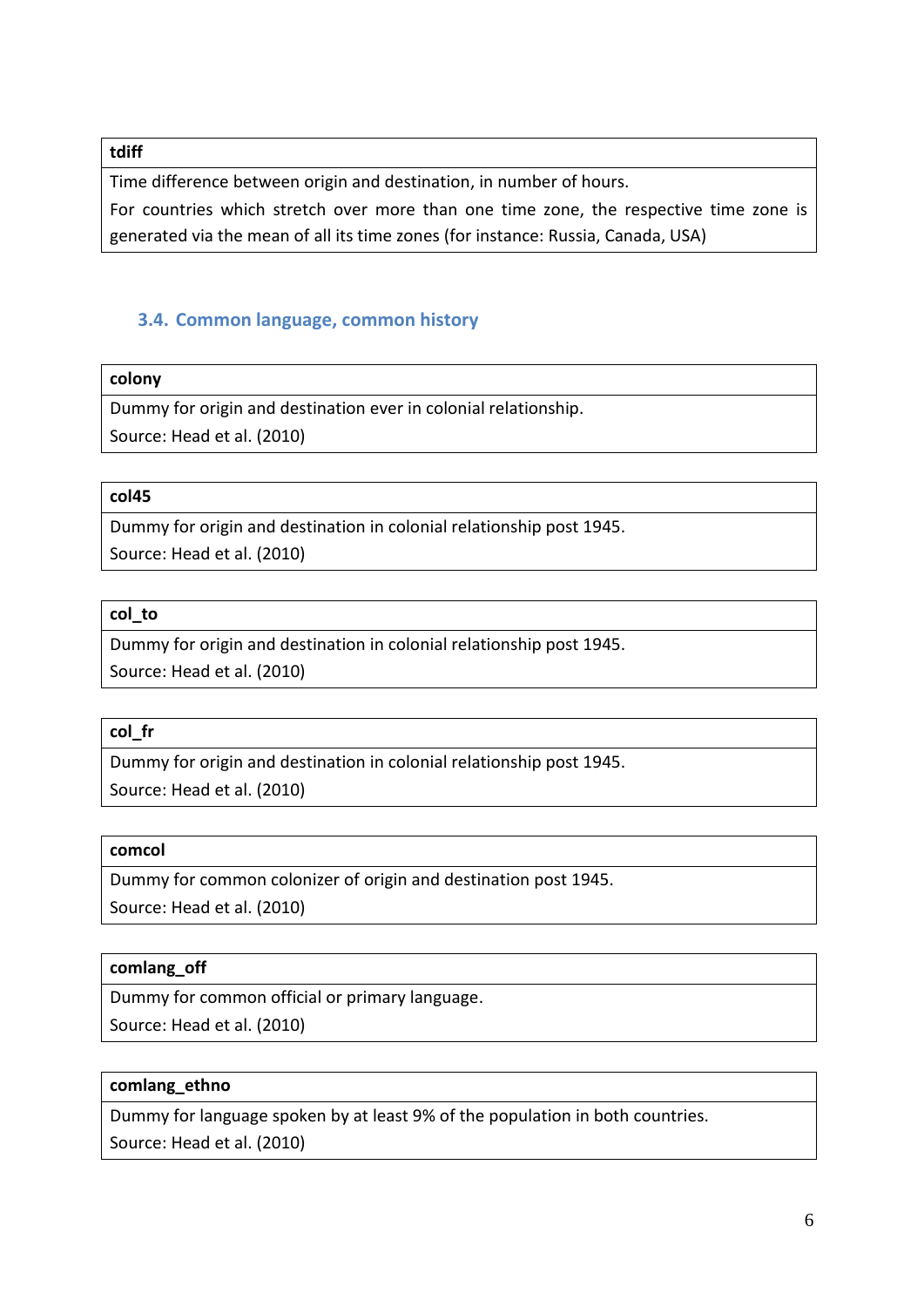#### **conflict**

Dummy if war between origin and destination Source: Head et al. (2010)

#### **curcol**

Dummy if origin and destination currently in colonial relationship.

Source: Head et al. (2010)

#### **cursib**

Dummy if origin and destination currently in sibling relationship, i.e. two colonies of the same empire.

Source: Head et al. (2010)

#### **empire**

ISO code (three letters) of hegemon if cursib == 1.

Source: Head et al. (2010)

#### **heg\_o**

Dummy if origin is current or former hegemon of destination.

Source: Head et al. (2010)

# **heg\_d**

Dummy if destination is current or former hegemon of origin. Source: Head et al. (2010)

# **indepdate**

Independence date if colony == 1.

Source: Head et al. (2010)

#### **sever**

Severance year for pairs if sibling == 1. Source: Head et al. (2010)

#### **sibling**

Dummy for origin and destination ever in sibling relationship, i.e. two colonies of the same empire.

Source: Head et al. (2010)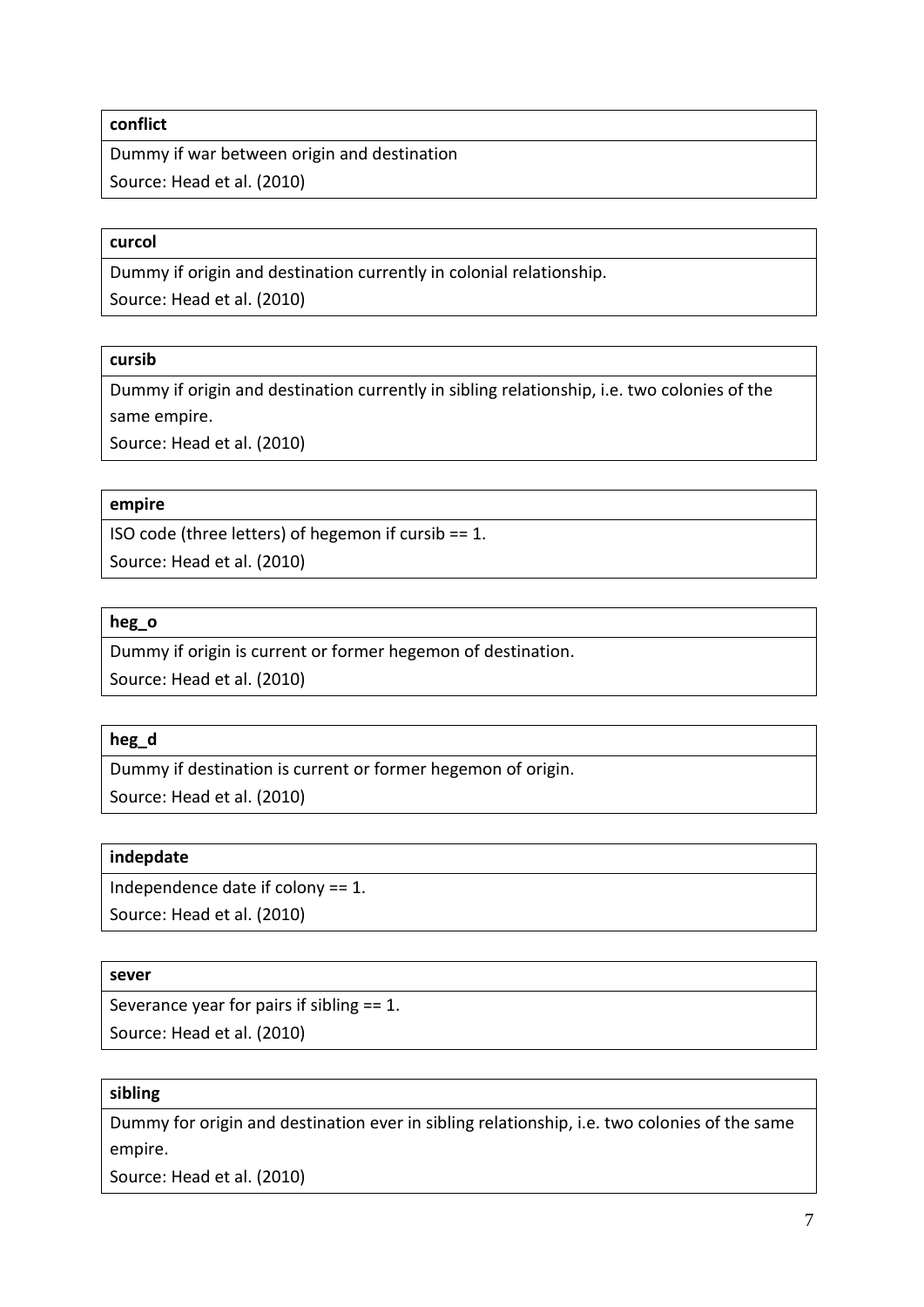#### **sib\_conflict**

Dummy for origin and destination ever in sibling relationship and conflict. Source: Head et al. (2010)

# <span id="page-8-0"></span>**3.5. Legal and religion similarities**

#### **comleg\_pretrans**

Dummy if origin and destination share common legal origins before transition. Source: LaPorta, Lopez-de-Silanes and Shleifer (2008)

#### **comleg\_posttrans**

Dummy if origin and destination share common legal origins after transition. Source: LaPorta, Lopez-de-Silanes and Shleifer (2008)

#### **comrelig**

Religious proximity (Disdier and Mayer, 2007) is an index calculated by adding the products of the shares of Catholics, Protestants and Muslims in the exporting and importing countries. It is bounded between 0 and 1, and is maximum if the country pair has a religion which (1) comprises a vast majority of the population, and (2) is the same in both countries. Source of religion shares: LaPorta, Lopez-de-Silanes, Shleifer and Vishny (1999), completed with the CIA world factbook.

#### **legnew\_o**

Legal system of origin after transition.

This variable takes the values: "fr" for French, "ge" for German, "sc" for Scandinavian, "so" for Socialist and "uk" for British legal origin.

Source: LaPorta, Lopez-de-Silanes and Shleifer (2008)

#### **legnew\_d**

Legal system of destination after transition.

For values of the variable, see legnew\_o.

Source: LaPorta, Lopez-de-Silanes and Shleifer (2008)

#### **legold\_o**

Legal system of origin before transition.

For values of the variable, see legnew\_o.

Source: LaPorta, Lopez-de-Silanes and Shleifer (2008)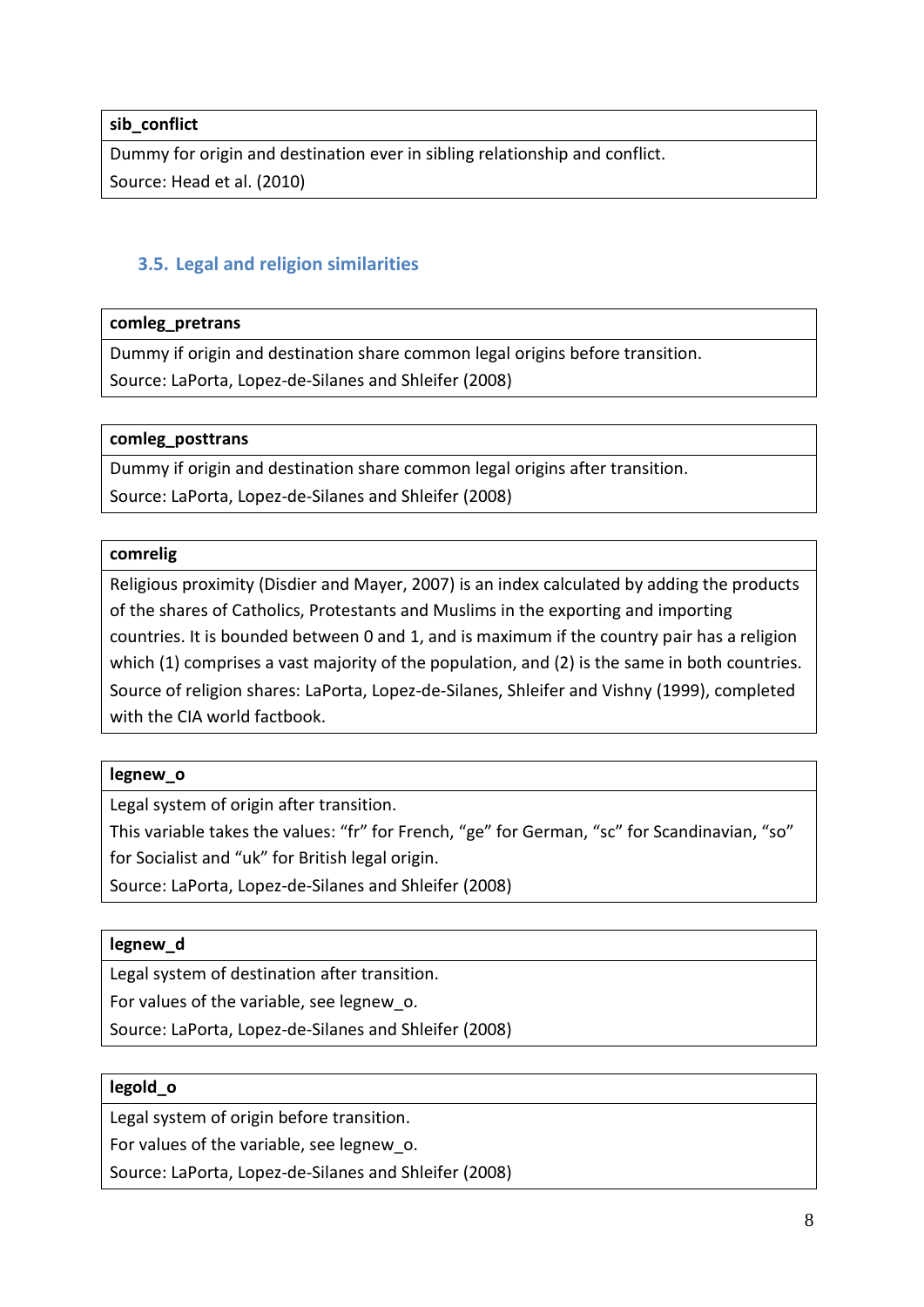**legold\_d**

Legal system of destination before transition.

For values of the variable, see legnew\_o.

Source: LaPorta, Lopez-de-Silanes and Shleifer (2008)

#### **transition\_legalchange**

Dummy if common legal origin changed since transition. Source: LaPorta, Lopez-de-Silanes and Shleifer (2008)

# <span id="page-9-0"></span>**3.6. Gross Domestic Product, Population**

# **gdp\_o**

Gross Domestic Product of origin (current US\$)

Source:

From 1960 to 2015, the data comes from the World Development Indicators, World Bank.

For Taiwan, the data comes from the Directorate-General of Budget, Accounting and Statistics (DGBAS).

For data before 1960 and for some countries for which WDI does not keep track (for instance, Russia), we complete the data using the Maddison<sup>2</sup> and Barbieri databases<sup>3</sup>.

#### **gdp\_d**

Gross Domestic Product of destination (current US\$)

Source: see gdp\_o

#### **gdpcap\_o**

Gross Domestic Product per capita of origin (current US\$)

Source: computed from gdp\_o and pop\_o

# **gdpcap\_d**

1

Gross Domestic Product per capita of destination (current US\$)

Source: computed from gdp\_d and pop\_d

<sup>2</sup> Data available on http://www.ggdc.net/maddison/maddison-project/home.htm.

<sup>3</sup> Data available on http://www.correlatesofwar.org.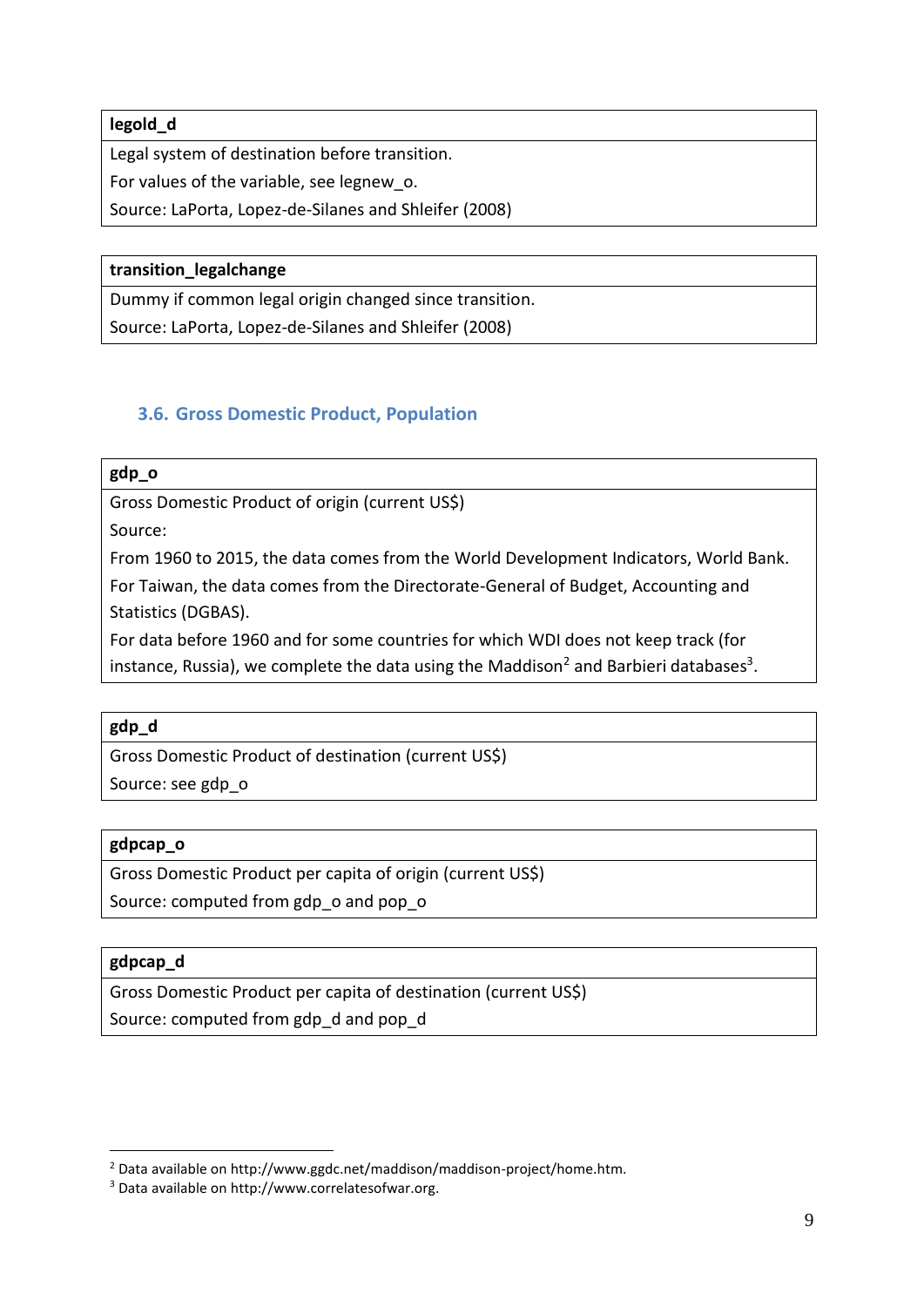# **gdp\_ppp\_o**

Gross Domestic Product of origin (PPP, current international \$) Source:

World Development Indicators, World Bank

For Taiwan, Penn World Table

# **gdp\_ppp\_d**

Gross Domestic Product of destination (PPP, current international \$)

Source: see gdp\_ppp\_o

#### **gdpcap\_ppp\_o**

Gross Domestic Product per capita of origin (PPP, current international \$)

Source: see gdp\_ppp\_o

#### **gdpcap\_ppp\_d**

Gross Domestic Product per capita of destination (PPP, current international \$) Source: see gdp\_ppp\_o

#### **gdp\_ppp\_pwt\_o**

Gross Domestic Product of origin (current PPP, 2011 US\$)

Source: Penn World Table (Feenstra, Inklaar and Timmer, 2015)<sup>4</sup>

# **gdp\_ppp\_pwt\_d**

Gross Domestic Product of destination (current PPP, 2011 US\$)

Source: see gdp\_ppp\_pwt\_o

#### **pop\_o**

Population of origin, total in million

Source: see gdp\_o

# **pop\_d**

1

Population of destination, total in million

Source: see gdp\_o

<sup>4</sup> Data available on www.ggdc.net/pwt.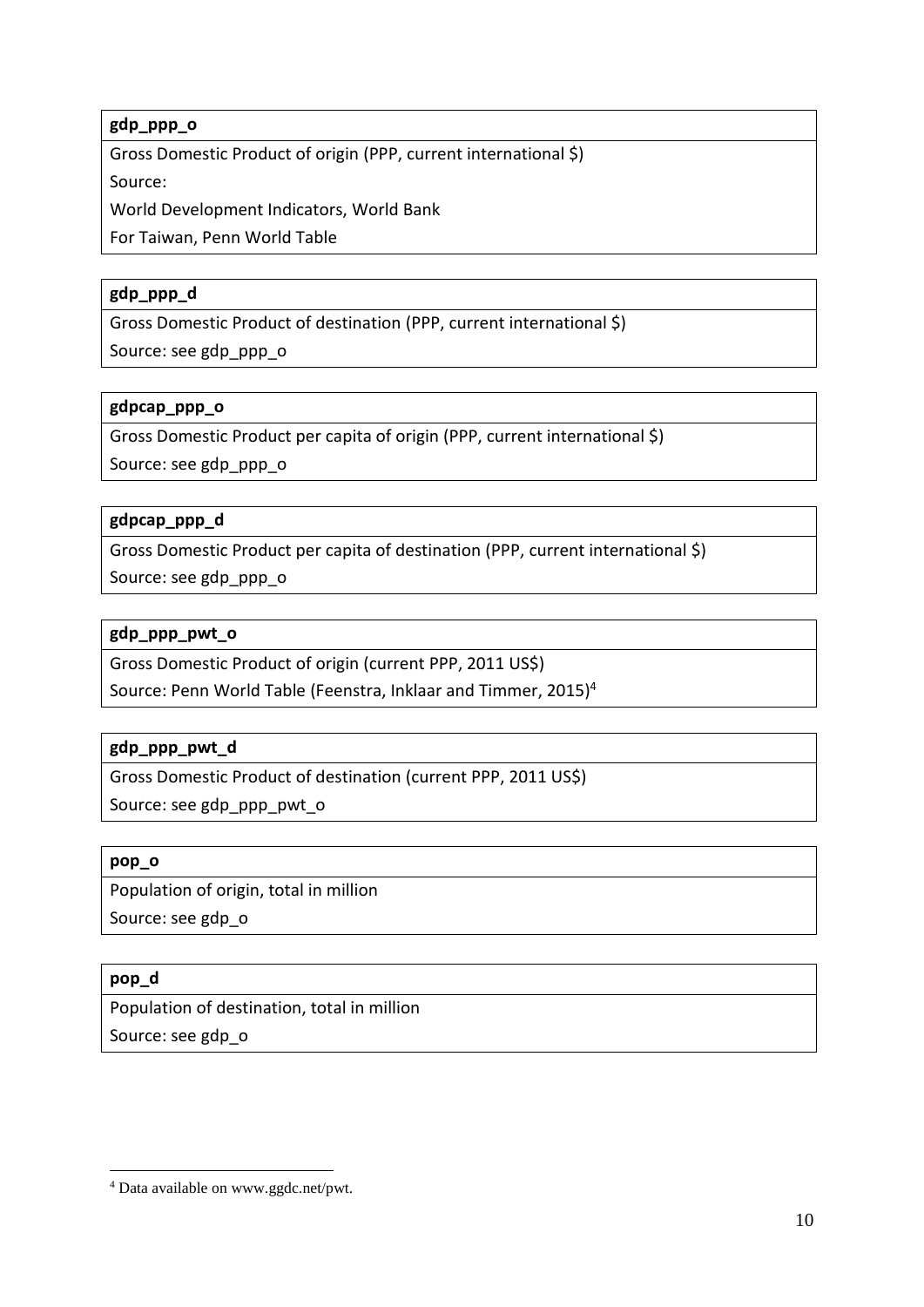#### **pop\_pwt\_o**

Population of origin, total in million (Penn World Table) Source: see gdp\_ppp\_pwt\_o

#### **pop\_pwt\_d**

Population of destination, total in million (Penn World Table)

Source: see gdp\_ppp\_pwt\_o

# <span id="page-11-0"></span>**3.7. Currency Unions**

**comcur**

Dummy for common currency

Updated with dataset from De Sousa (2015)

# <span id="page-11-1"></span>**3.8. GATT/WTO Membership**

#### **gatt\_o**

Dummy if origin is GATT/WTO member.

Source: WTO

#### **gatt\_d**

Dummy if destination is GATT/WTO member.

Source: WTO

# <span id="page-11-2"></span>**3.9. Regional Trade Agreements**

#### **eu\_o**

Dummy if origin is a member of the European Union.

Source: CEPII Distance Dataset

#### **eu\_d**

Dummy if destination is a member of the European Union.

Source: CEPII Distance Dataset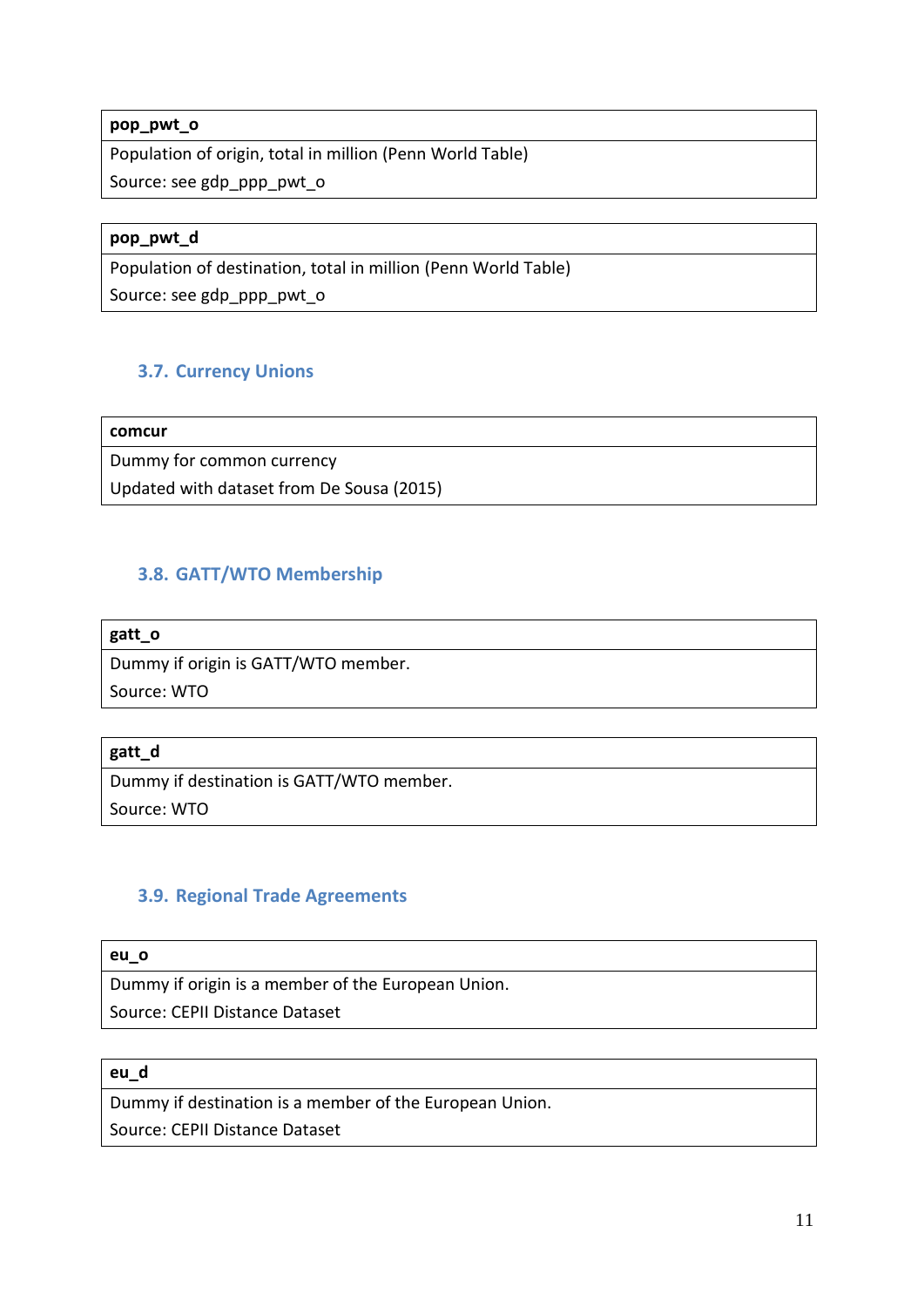#### **eu\_d**

Dummy if destination is a member of the European Union. Source: CEPII Distance Dataset

#### **fta\_bb**

Variable coded as 1 for Free Trade Area; 2 for Customs Union; 3 for Common Market; 4 for Economic Union.

Source: Baier and Bergstrand (2009)

#### **fta\_hmr**

Dummy for Free Trade Agreement.

Source: Head, Mayer and Ries (2010)

# **fta\_wto**

Dummy for Regional Trade Agreement. Source: WTO (2015)

# <span id="page-12-0"></span>**3.10. Preferential Trade Agreements**

#### **acp\_to\_eu**

Dummy for ACP country exporting to EC/EU member.

A Preferential Trade Agreement on imports between former colonies and other developing countries (Africa, Caribbean, Pacific), and members of the European Union.

#### **eu\_to\_acp**

Dummy for EC/EU member exporting to ACP country.

A Preferential Trade Agreement on imports between former colonies and other developing countries (Africa, Caribbean, Pacific), and members of the European Union.

# **flaggsp\_o\_d**

Report changes in Rose's data on gsp\_o\_d.

No gsp recorded in Rose; Data directly from Rose; Changes in data from Rose; Assumption that gsp continues after 1999.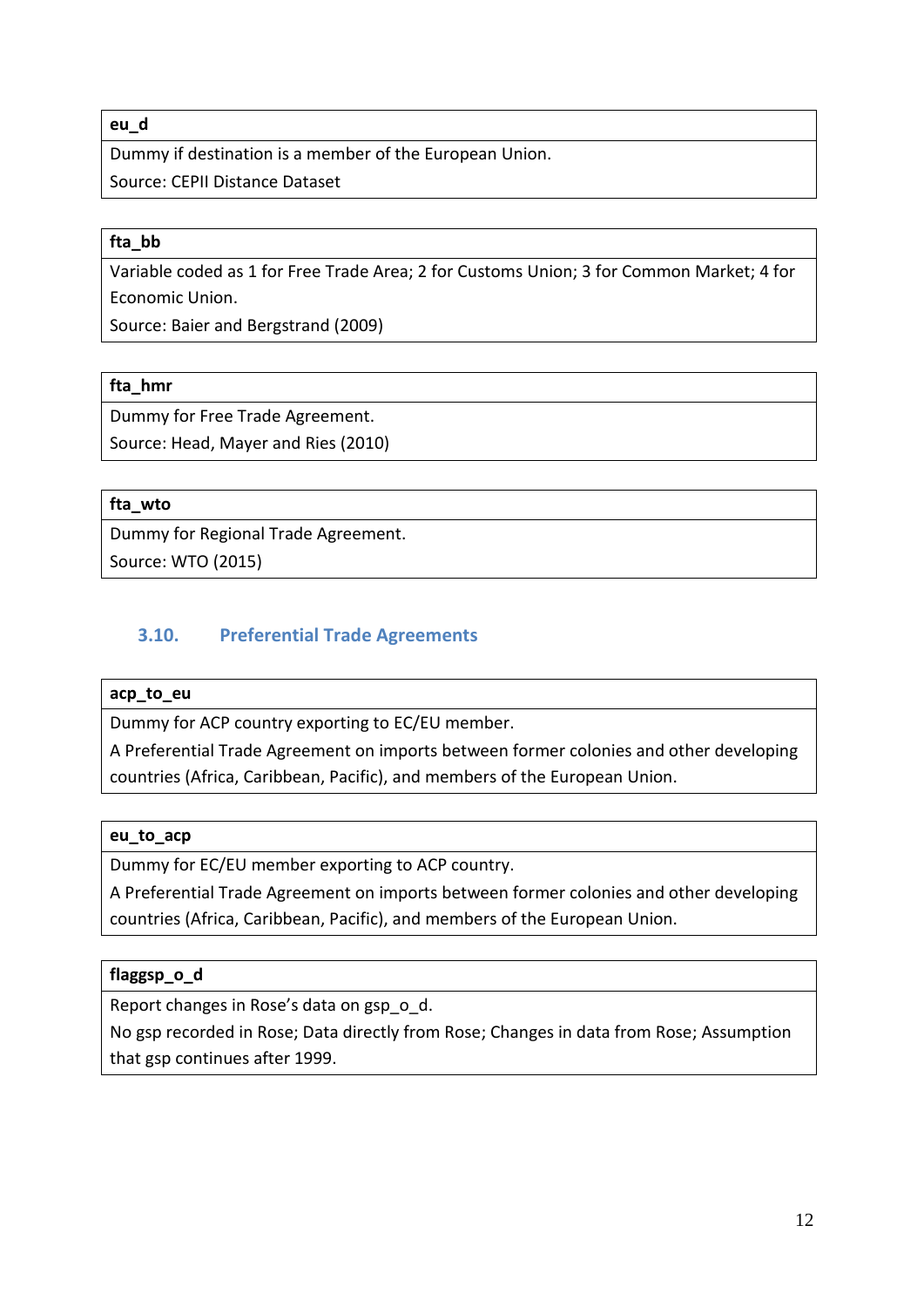# **flaggsp\_d\_d**

Report changes in Rose's data on gsp\_d\_d.

No gsp recorded in Rose; Data directly from Rose; Changes in data from Rose; Assumption that gsp continues after 1999.

### **gsp\_o\_d**

Dummy if origin is donator in Generalized System of Preferences (GSP). Source: Rose (2004)

#### **gsp\_d\_d**

Dummy if destination is donator in Generalized System of Preferences (GSP). Source: Rose (2004)

#### **pta\_bb**

Variable coded as 1 for non-reciprocal Preferential Trade Agreement; 2 for Preferential Trade Agreement.

Source: Baier and Bergstrand (2009)

# <span id="page-13-0"></span>**3.11. Entry Costs**

#### **entry\_cost\_o**

Cost of business start-up procedures for origin (% of GNI per capita).

Source: World Development Indicators, World Bank

#### **entry\_cost\_d**

Cost of business start-up procedures for destination (% of GNI per capita). Source: World Development Indicators, World Bank

#### **entry\_proc\_o**

Start-up procedures to register a business for origin (number)

Source: World Development Indicators, World Bank

#### **entry\_proc\_d**

Start-up procedures to register a business for destination (number)

Source: World Development Indicators, World Bank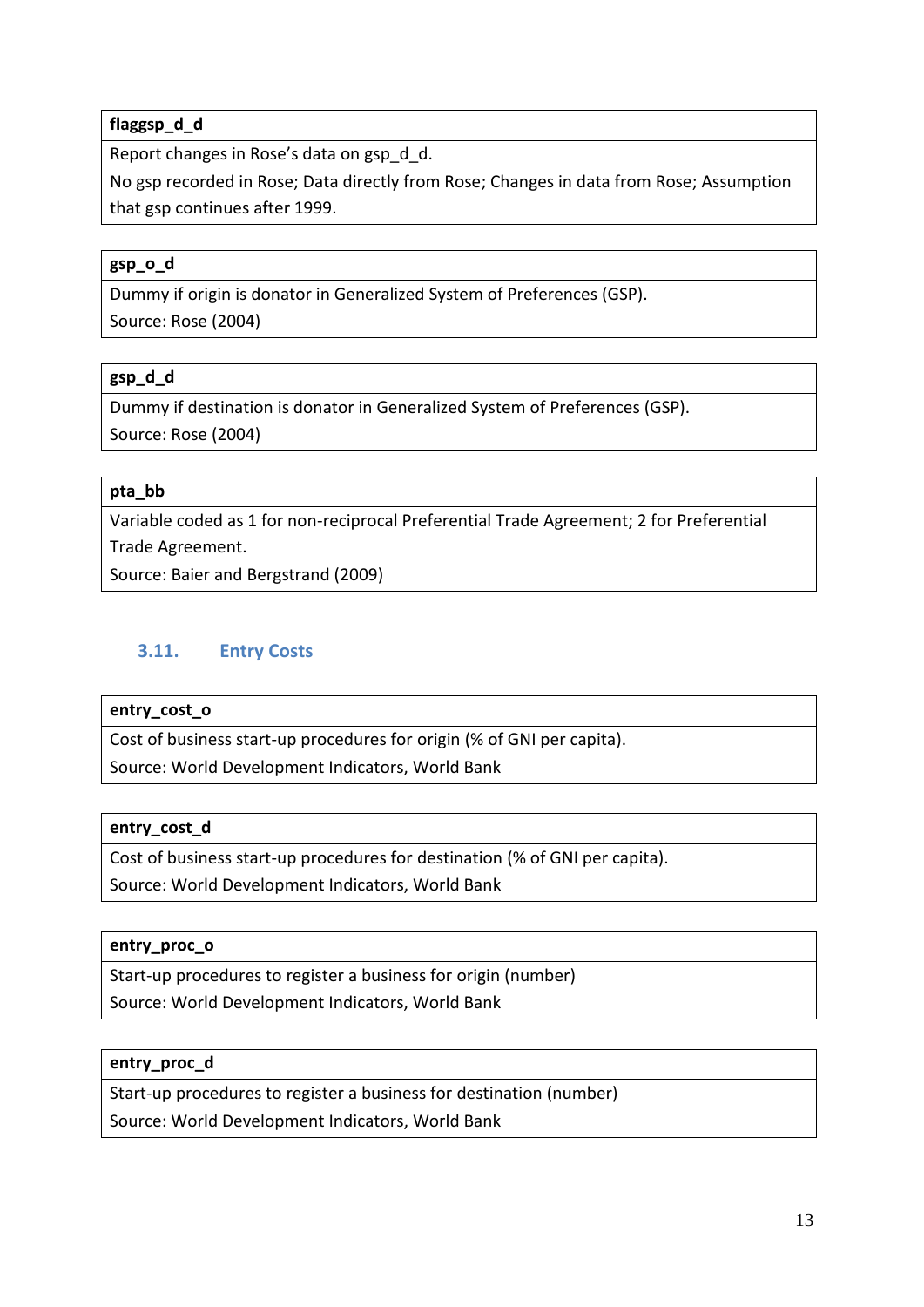**entry\_time\_o**

Time required to start a business for origin (days) Source: World Development Indicators, World Bank

# **entry\_time\_d**

Time required to start a business for destination (days)

Source: World Development Indicators, World Bank